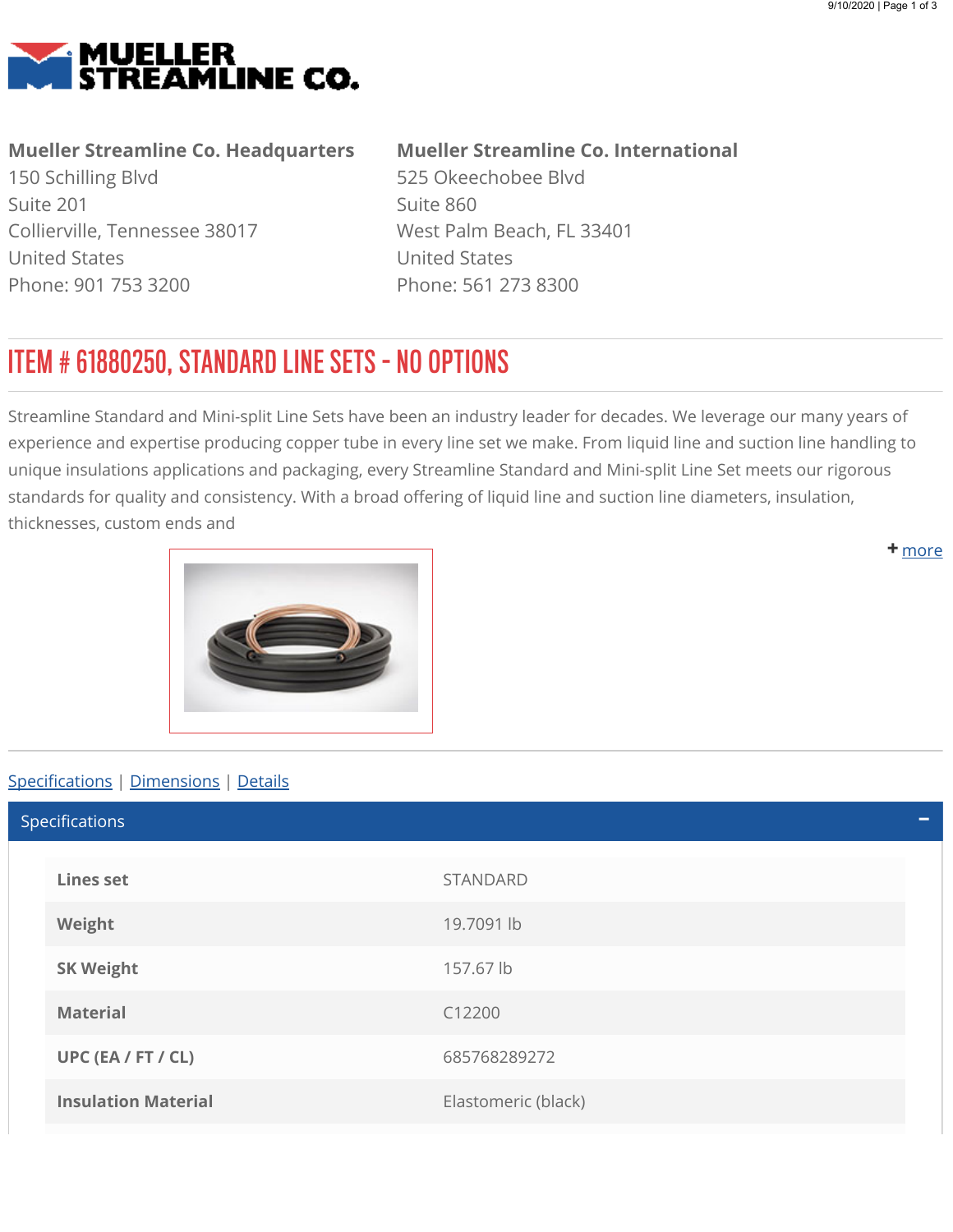| <b>Liquid Line Size</b>                       | 3/8"                                                                           |
|-----------------------------------------------|--------------------------------------------------------------------------------|
| <b>Suction Line Size</b>                      | 11/8"                                                                          |
| <b>Insulation Wall Thickness</b>              | 3/8"                                                                           |
| 90° Bends                                     | <b>NO</b>                                                                      |
| <b>Standards</b>                              | <b>ASTM B1003</b><br>For HVAC Applications<br>Made in USA<br><b>UL 700 PSI</b> |
| <b>Customization</b>                          | Suction Line Insulation                                                        |
| <b>Finish Option 1 - Flare Fittings</b>       | <b>NO</b>                                                                      |
| <b>Finish Option 2 - Cable Gage</b>           | <b>NO</b>                                                                      |
| <b>Finish Option 3 - Cable Strands</b>        | <b>NO</b>                                                                      |
| <b>Finish Option 4 - T-stat Wire Gauge</b>    | <b>NO</b>                                                                      |
| <b>Finish Option 3 - T-stat Cable Strands</b> | <b>NO</b>                                                                      |

<span id="page-1-1"></span><span id="page-1-0"></span>

| <b>Dimensions</b><br>- |                       |          |  |
|------------------------|-----------------------|----------|--|
|                        | Length                | 025 ft   |  |
|                        | <b>Overall Height</b> | 33.5 in  |  |
|                        | <b>Overall Length</b> | 33.5 in  |  |
|                        | <b>Overall Width</b>  | 5.125 in |  |
|                        | <b>SK Height</b>      | 34.5 in  |  |
|                        | <b>SK Length</b>      | 34 in    |  |
|                        | <b>SK Width</b>       | 45 in    |  |

| <b>Details</b> | -   |  |  |  |  |
|----------------|-----|--|--|--|--|
|                |     |  |  |  |  |
| EA/SK          | 8   |  |  |  |  |
| Style          | 910 |  |  |  |  |